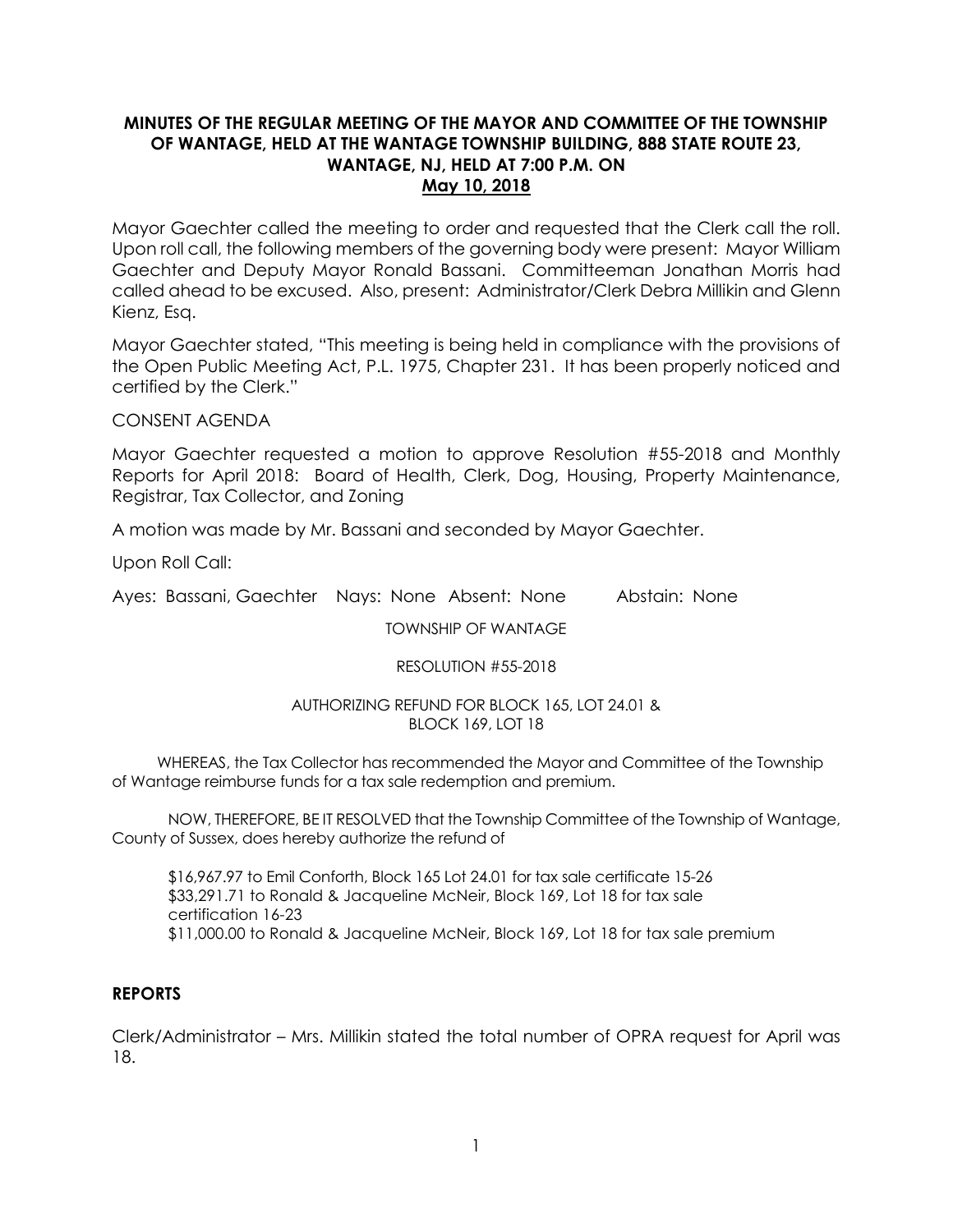Mrs. Millikin stated Resolution #56-2018 is being requested by Joe Konopinski the Township Emergency Management Coordinator for the grant funding the Township receives for Fiscal Year 2017. The total grant amount is \$20,248.15 with a state portion and the Township match.

A motion was made by Mr. Bassani and seconded by Mayor Gaechter.

Upon Roll Call:

Ayes: Bassani, Gaechter Nays: None Absent: None Abstain: None

Mrs. Millikin advised the Yankee trip from this year will be a profit of \$37.00. The cost the Township charges covers the total cost of the trip. In regards to Wantage Day the cost is \$3,800 a year to hold and this is budgeted each year for the event.

Mrs. Millikin provided an update on the flag poles. The new ones have been ordered and am waiting for a date for installation.

Mrs. Millikin advised that she has arranged a potential training for residents related to Narcan a date provided by Center of Prevention and Counseling for August 15<sup>th</sup> at 6 p.m. She advised there is a need to have the commitment of at least 12 to 15 people to make this event successful.

Mrs. Millikin final item was a reminder that Wantage Day is Saturday, May 19<sup>th</sup> from noon till 4 pm. The ribbon cutting ceremony for the pavilion is scheduled for noon. Mr. Bassani advised he would be away on vacation and will not be in attendance.

Attorney – None.

Mayor/Committee Report – None

# **OLD BUSINESS**

None

# **NEW BUSINESS**

# **2nd READING & PUBLIC HEARING**

Mayor Gaechter stated a motion is in order to adopt on final reading Ordinance #2018- 07 AN ORDINANCE FIXING THE SALARIES OF OFFICERS AND EMPLOYEES OF THE TONWSHIP OF WANTAGE, COUNTY OF SUSSEX AND STATE OF NEW JERSEY, FO THE YEAR 2018.

A motion was made by Mr. Bassani and seconded by Mayor Gaechter.

Mayor Gaechter opened this portion of the meeting to the public.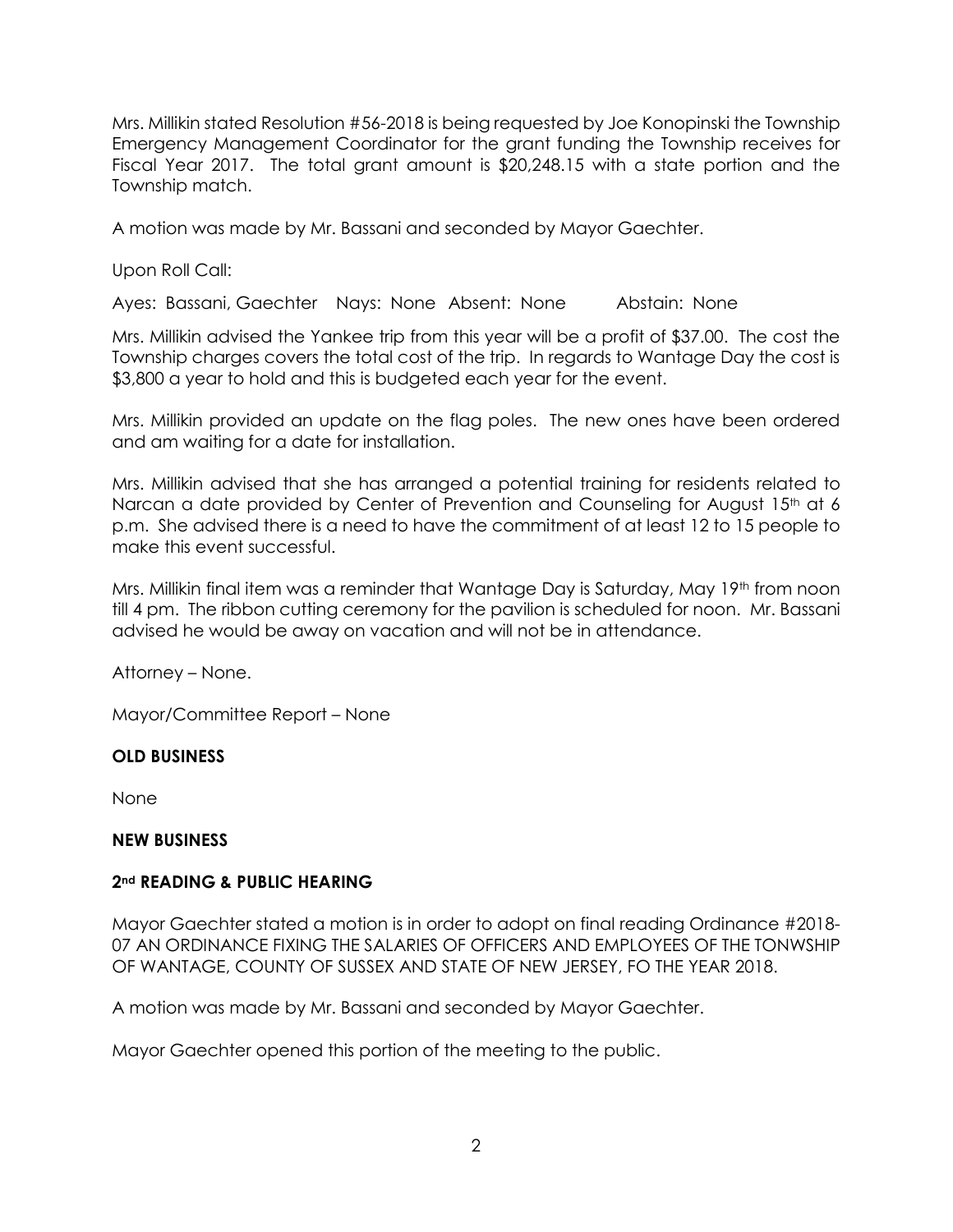Mr. Gettler, 98 Gemmer Road, if the Township wants to save money make the Tax Assessor salary zero.

Upon Roll Call:

# Ayes: Bassani, Gaechter Nays: None Absent: None Abstain: None

#### TOWNSHIP OF WANTAGE

#### ORDINANCE # 2018-07

#### AN ORDINANCE FIXING THE SALARIES OF OFFICERS AND EMPLOYEES OF THE TOWNSHIP OF WANTAGE, COUNTY OF SUSSEX AND STATE OF NEW JERESEY, FOR THE YEAR 2018

BE IT ORDAINED by the Township Committee of the Township of Wantage, County of Sussex, State of New Jersey as follows:

Section 1. Pursuant to the provisions of N.J.S.A. 40A:9-165, the Township of Wantage shall pay its municipal officers and employees for services rendered as shown below. Figures shown represent annual salary, unless otherwise indicated.

#### DEPARTMENT & POSITION

| Township Committee Ronald Bassani                                       | \$6,000     | Annual |
|-------------------------------------------------------------------------|-------------|--------|
| <b>Township Committee William Gaechter</b>                              | 6,000<br>\$ | Annual |
| Township Committee Jonathan Morris                                      | \$6,000     | Annual |
| Administrator Debra Millikin                                            | \$71,500    | Annual |
| Keyboarding Clerk I Administration Nancy Van Horn                       | \$42,621    | Annual |
| Municipal Clerk Debra Millikin                                          | \$48,500    | Annual |
| Deputy Clerk Christine Von Oesen                                        | \$55,130    | Annual |
| Chief Financial Officer Michelle LaStarza                               | \$73,278    | Annual |
| Michelle LaStarza Shared Service C.F.O. Salary                          | \$16,126    | Annual |
| Debra Millikin Shared Service QPA Stipend                               | 250<br>\$   | Annual |
| Nancy Van Horn Shared Service Finance Stipend                           | \$1,000     | Annual |
| Keyboarding Clerk I Finance Arlene De La Osa                            | \$37,000    | Annual |
| Arlene De La Osa Shared Service Finance Stipend                         | \$1,000     | Annual |
| It Technician Melissa Caton                                             | \$3,184     | Annual |
| Tax Collector/Tax Search Officer Melissa Caton                          | \$60,200    | Annual |
| Melissa Caton Shared Service Tax Stipend                                | \$3,500     | Annual |
| Melissa Caton Shared Service Tax Salary                                 | \$6,975     | Annual |
| Keyboarding Clerk I Tax Collection Nicole Dunn                          | \$<br>4,194 | Annual |
| Nicole Dunn Shared Tax Stipend                                          | \$<br>500   | Annual |
| Tax Assessor Kristy Lockburner                                          | \$56,244    | Annual |
| Kristy Lockburner Shared Service Assessor Stipend                       | \$4,400     | Annual |
| Keyboarding Clerk I Assessment Nicole Dunn                              | \$23,766    | Annual |
| Nicole Dunn Shared Service Assessor Stipend                             | 500<br>\$   | Annual |
| Land Use Secretary Jeanne McBride                                       | \$14,768    | Annual |
| Code Enforcement/Zoning Officer (PT) Patrick Stefanelli                 | \$17,981    | Annual |
| Code Enforcement/Asst. Zoning Officer/Secretary Jeanne McBride \$19,808 |             | Annual |
| Emergency Management Coordinator Joseph Konopinski                      | \$4,606     | Annual |
| DPW Supervisor Claude Wagner                                            | \$71,245    | Annual |
| Snow Compensation Time, Claude Wagner                                   | \$8,596     |        |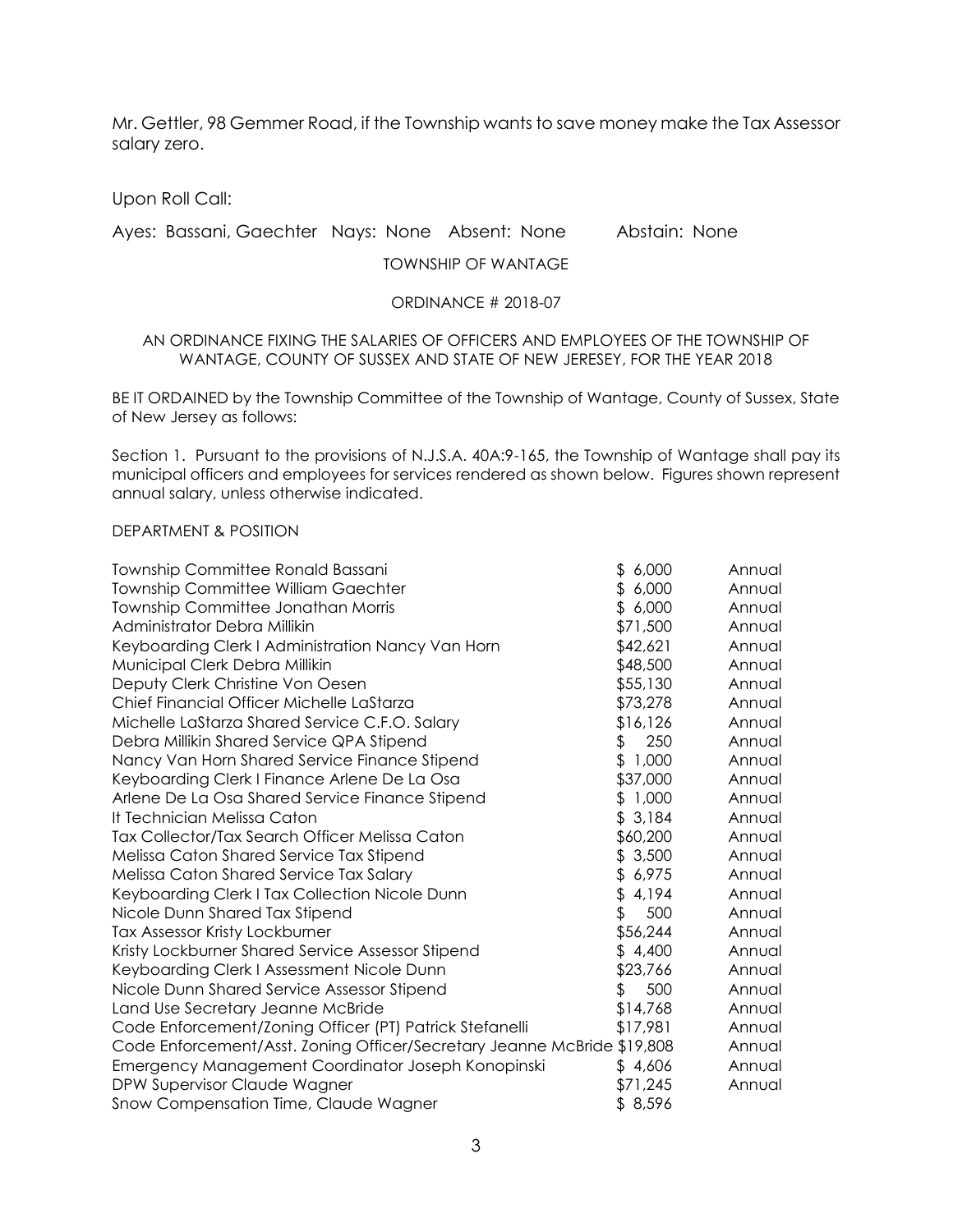| \$7,122     | Annual |
|-------------|--------|
| \$3,000     | Annual |
| \$7,424     | Annual |
| \$4,106     | Annual |
| \$3,247     | Annual |
| \$7,200     | Annual |
| \$38,203    | Annual |
| \$60,180    | Annual |
| \$13.01     | Hourly |
| \$11.26     | Hourly |
| 10.40<br>\$ | Hourly |
| \$5,242     | Annual |
| 1,800<br>\$ | Annual |
| \$4,018     | Annual |
| 1,730<br>\$ | Annual |
| 5,000<br>\$ | Annual |
| \$2,500     | Annual |
| 2,500<br>\$ | Annual |
| \$3,055     | Annual |
| 18.00<br>\$ | Hourly |
| \$18.00     | Hourly |
| 18.00<br>\$ | Hourly |
| \$18.00     | Hourly |
| 18.00<br>\$ | Hourly |
|             |        |

Section 2. All former ordinances or parts thereof conflicting or inconsistent with the provisions of this ordinance are hereby repealed.

Section 3. This ordinance shall take effect after publication and passage according to law.

## **INTRODUCTION**

Mayor Gaechter stated a motion is in order to introduce on first reading #2018-09 ORDINANCE APPROPRIATING THE SUM OF \$24,000 FOR DRAINAGE IMPROVEMENTS TO NORTH SHORE DRIVE/NEW YORK AVENUE.

Mayor Gaechter explained that this has been an on going issue at a home and the water is draining through a house and this \$24,000 should address this problem.

A motion was made by Mr. Bassani and seconded by Mayor Gaechter.

Upon Roll Call:

Ayes: Bassani, Gaechter Nays: None Absent: None Abstain: None

WANTAGE TOWNSHIP ORDINANCE # 2018-09

ORDINANCE APPROPRIATING THE SUM OF \$24,000 FOR DRAINING IMPROVEMENTS TO NORTH SHORE DRIVE/NEW YORK AVENUE

BE IT ORDAINED AND ENACTED by the Township Committee of the Township of Wantage, County of Sussex, State of New Jersey as follows: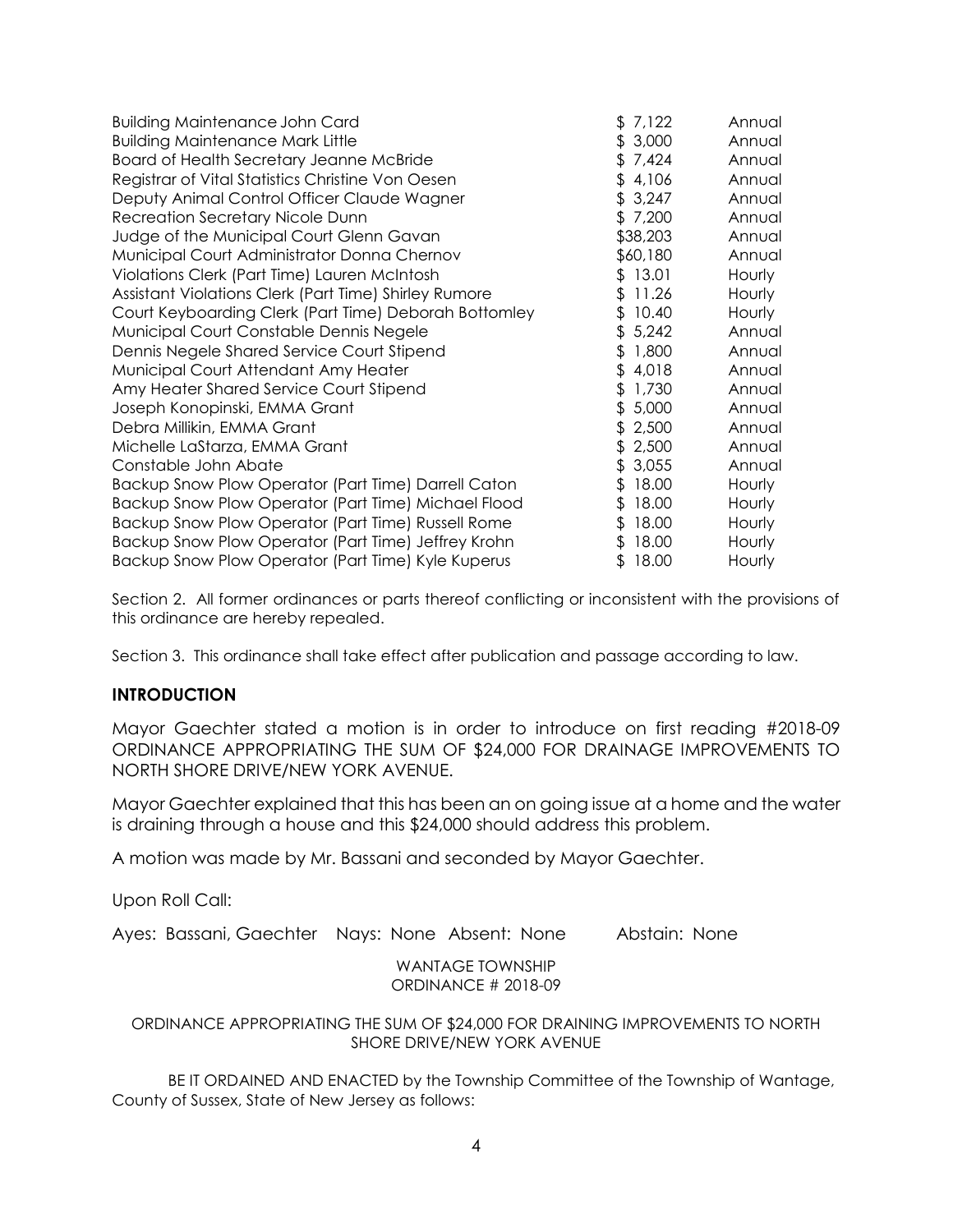SECTION 1: The sum of Twenty-Four Thousand dollars (\$24,000.00) presently located in the General Capital Reserve for Road Improvements is hereby appropriated for Drainage Improvements to North Shore Drive/New York Avenue:

Drainage Improvements to North Shore Drive/New York Avenue: \$24,000.00

SECTION 2: In connection with the amount authorized in Section 1 hereof, the Township makes the following determinations:

- 1) The purpose described in Section 1 hereof is not a Current Expense and is a purchase the Township of Wantage may lawfully make as a capital purchase.
- 2) The period of usefulness of the purpose described in Section 1 hereof is not in the limitation of said Local Bond law and according to the aggregate reasonable life thereof is five (5) years or longer.

SECTION 3: All ordinances or parts of ordinances which are inconsistent with the terms of this ordinance be and the same hereby repealed to the extent of their inconsistency.

SECTION 4: This ordinance becomes effective immediately upon publication after adoption.

# **PROCLAMATION**

Anthony Mason – Mayor Gaechter stated that Committeeman Morris will be presenting this to Mr. Mason on May 12<sup>th</sup>.

Office of the Mayor

## PROCLAMATION

**WHEREAS**, **ANTHONY MASON** has achieved the rank of Eagle Scout, which represents an accomplishment of high regard within the Wantage Community, and

**WHEREAS**, as a member of Boy Scout Troop 84, Anthony has held numerous leadership positions in the troop, including Assistant Patrol Leader, Patrol Leader and Senior Patrol Leader, which is the highest youth leadership position in the Boy Scouts, and

**WHEREAS**, Anthony has distinguished himself by earning 29 merit badges during his Boy Scout career, as well as through service to his community, including his Eagle Scout Project for which he dedicated 70 hours to planning, constructing and installing trail marking posts for High Point State Park, and

**WHEREAS**, Anthony who attends High Point Regional High School has been a member of the school's academic team for two years. When his schedule allows, he volunteers for One Step Closer Animal Rescue (O.S.C.A.R.) In the Fall, Anthony will be attending Millersville University, College of Science and Technology, where he has been accepted into their honors program.

**WHEREAS**, such a fine record of accomplishment is worthy of praise and recognition,

**NOW, THEREFORE**, I, William Gaechter, Mayor of the Township of Wantage, hereby offer my congratulations to Anthony Mason for achieving the rank of Eagle Scout, and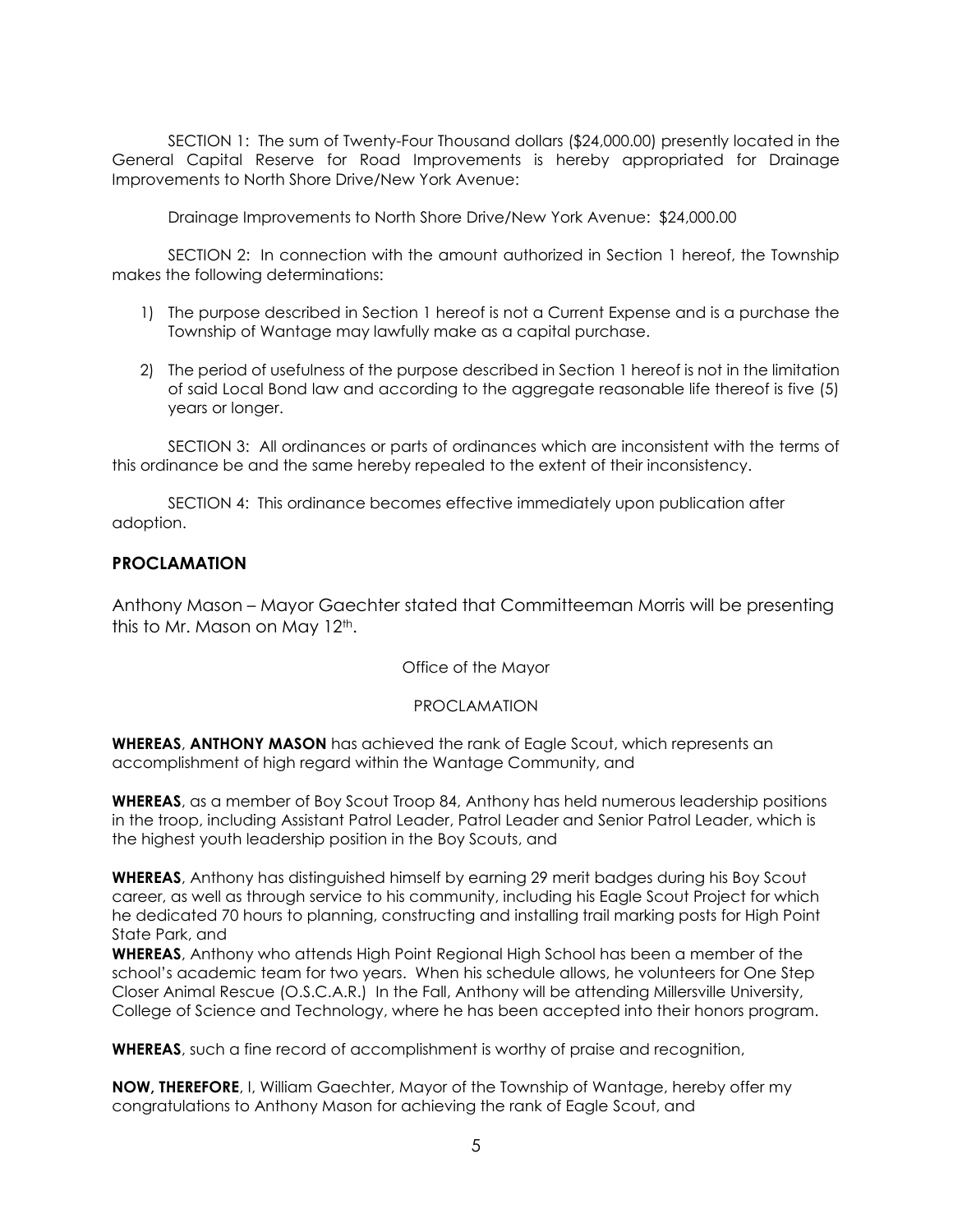**BE IT FURTHER PROCLAIMED** that the entire Wantage Community is hereby encouraged to join in the recognition of this fine accomplishment.

Lange Family – Mayor Gaechter stated this will be presented at Wantage Day.

Office of the Mayor

## PROCLAMATION

**WHEREAS**, **The LANGE FAMILY,** has achieved their dream and desire to build a pavilion with architecture features of barns on the grounds of Woodbourne Park, for the entire community to use, and

**WHEREAS**, the pavilion was built on the former Lewellen Farm, where the dairy barn once stood. It was designed to pay tribute to our local farms and the rural character of our township. There were numerous hinges, hardware and parts from the previous farm found when the work began and, the "lucky" horseshoe hangs above the entrance for all to see, and

**WHEREAS**, the surrounding landscape was graded to allow spectator seating. The Lange's hope is to see musical & theatre productions; award ceremonies, summertime movies or simply grab a blanket and find a perfect spot to relax with family and friends, and

**WHEREAS**, The Lange Family is very active in the Wantage community. They are owners of Majestic Hills LLC and own several properties within Wantage Township. The Lange family have restored these properties to create a better environment in which to live, and

**WHEREAS**, such a fine record of accomplishment is worthy of praise and recognition,

**NOW, THEREFORE**, I, William Gaechter, Mayor of the Township of Wantage, hereby offer my gratitude to The Lange Family for their dreams and forethought to bring to fruition the beautiful pavilion that stands today in Woodbourne Park.

# **APPROVAL OF MINUTES**

Mayor Gaechter stated a motion is in order to approve the minutes of the Mayor and Mayor and Committee Special Meeting on March 1, 2018, Mayor and Committee Regular Meeting on April 26, 2018, and Executive Session Minutes on April 26, 2018.

Motion was made by Mr. Bassani and seconded by Mayor Gaechter.

Upon Roll Call:

Ayes: Bassani, Gaechter Nays: None Absent: None Abstain:

# **OPEN PUBLIC SESSION**

Mayor Gaechter opened the meeting to the public.

Mr. Joseph Retz, 145 Libertyville Road, Mr. Retz questioned what the Township is going to receive from the PILOT with Shop Rite. He was questioning the land tax and the fact that three acres are missing regarding property. Mr. Bassani stated the Township is speculating the taxes until determined by the Tax Assessor. Mr. Retz feels that the Township will get a